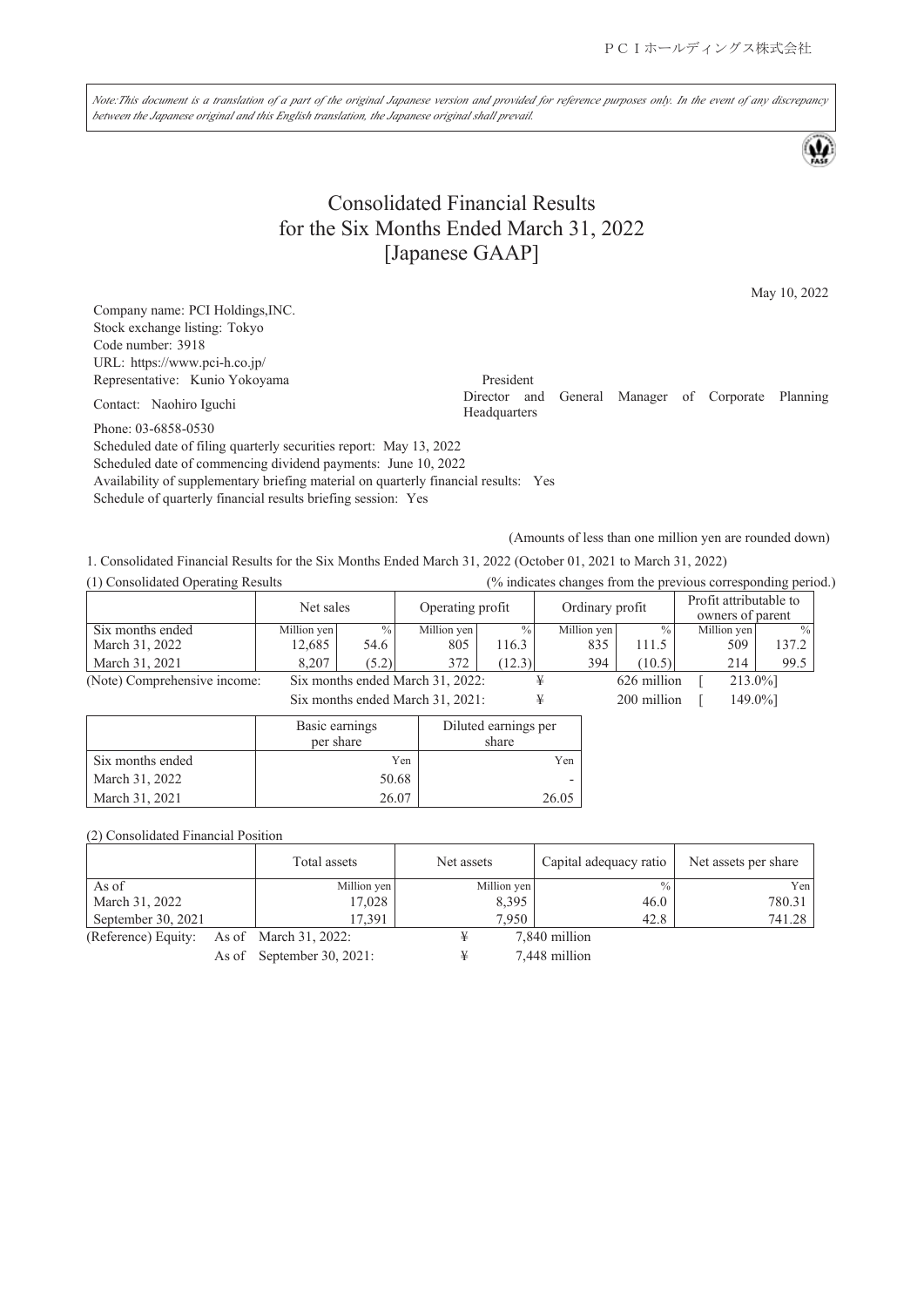#### 2. Dividends

|                                                     | Annual dividends         |                                |                          |          |       |  |
|-----------------------------------------------------|--------------------------|--------------------------------|--------------------------|----------|-------|--|
|                                                     | 1st<br>quarter-end       | 2 <sub>nd</sub><br>quarter-end | 3rd<br>quarter-end       | Year-end | Total |  |
|                                                     | Yen                      | Yen                            | Yen                      | Yen      | Yen   |  |
| Fiscal year ended September 30, 2021                | $\overline{\phantom{0}}$ | 15.00                          | $\overline{\phantom{a}}$ | 16.00    | 31.00 |  |
| Fiscal year ending September 30, 2022               | $\overline{\phantom{0}}$ | 15.00                          |                          |          |       |  |
| Fiscal year ending September 30, 2022<br>(Forecast) |                          |                                | -                        | 16.00    | 31.00 |  |

(Note) Revision to the forecast for dividends announced most recently: No

(Note) Breakdown of the 2nd quarter dividend for the fiscal year ending September 30, 2022 :

| Commemorative dividend | yen |
|------------------------|-----|
| Special dividend       | ven |

3. Consolidated Financial Results Forecast for the Fiscal Year Ending September 30, 2022(October 01, 2021 to September 30, 2022)

(% indicates changes from the previous corresponding period.)

|           | Net sales   |               | Operating profit |               | Ordinary profit |               | owners of parent |                | Profit attributable to   Basic earnings  <br>per share |
|-----------|-------------|---------------|------------------|---------------|-----------------|---------------|------------------|----------------|--------------------------------------------------------|
|           | Million yen | $\frac{0}{0}$ | Million ven      | $\frac{0}{0}$ | Million ven     | $\frac{9}{6}$ | Million yen      | $\frac{0}{0}$  | Yen                                                    |
| Full year | 26,500      | 24.7          | .400             | 19.2          | .420            |               | 820              | $\cap$<br>44.T | 81.61                                                  |

(Note) Revision to the financial results forecast announced most recently: No

\* Notes:

|            | (1) Changes in significant subsidiaries during the six months ended March 31, 2022  |     |  |
|------------|-------------------------------------------------------------------------------------|-----|--|
|            | (changes in specified subsidiaries resulting in changes in scope of consolidation): | No. |  |
| New        | - (Company name:                                                                    |     |  |
| Exclusion: | - (Company name:                                                                    |     |  |
|            |                                                                                     |     |  |

(2) Accounting policies adopted specially for the preparation of quarterly consolidated financial statements: No

(3) Changes in accounting policies, changes in accounting estimates and retrospective restatement

- 1) Changes in accounting policies due to the revision of accounting standards: Yes
- 2) Changes in accounting policies other than 1) above: No
- 3) Changes in accounting estimates: No
- 4) Retrospective restatement: No

#### (4) Total number of issued shares (common shares)

| 1) Total number of issued shares at the end of the period (including treasury shares): |                   |  |  |
|----------------------------------------------------------------------------------------|-------------------|--|--|
| March 31, 2022:                                                                        | 10,322,400 shares |  |  |

| 10,322,400 shares<br>September 30, 2021: |
|------------------------------------------|
|                                          |

| 2) Total number of treasury shares at the end of the period: |                |
|--------------------------------------------------------------|----------------|
| March 31, 2022:                                              | 274,185 shares |
| September 30, 2021:                                          | 274,138 shares |

| 3) Average number of shares during the period: |                   |
|------------------------------------------------|-------------------|
| Six months ended March 31, 2022:               | 10,048,240 shares |
| Six months ended March 31, 2021:               | 8.237.372 shares  |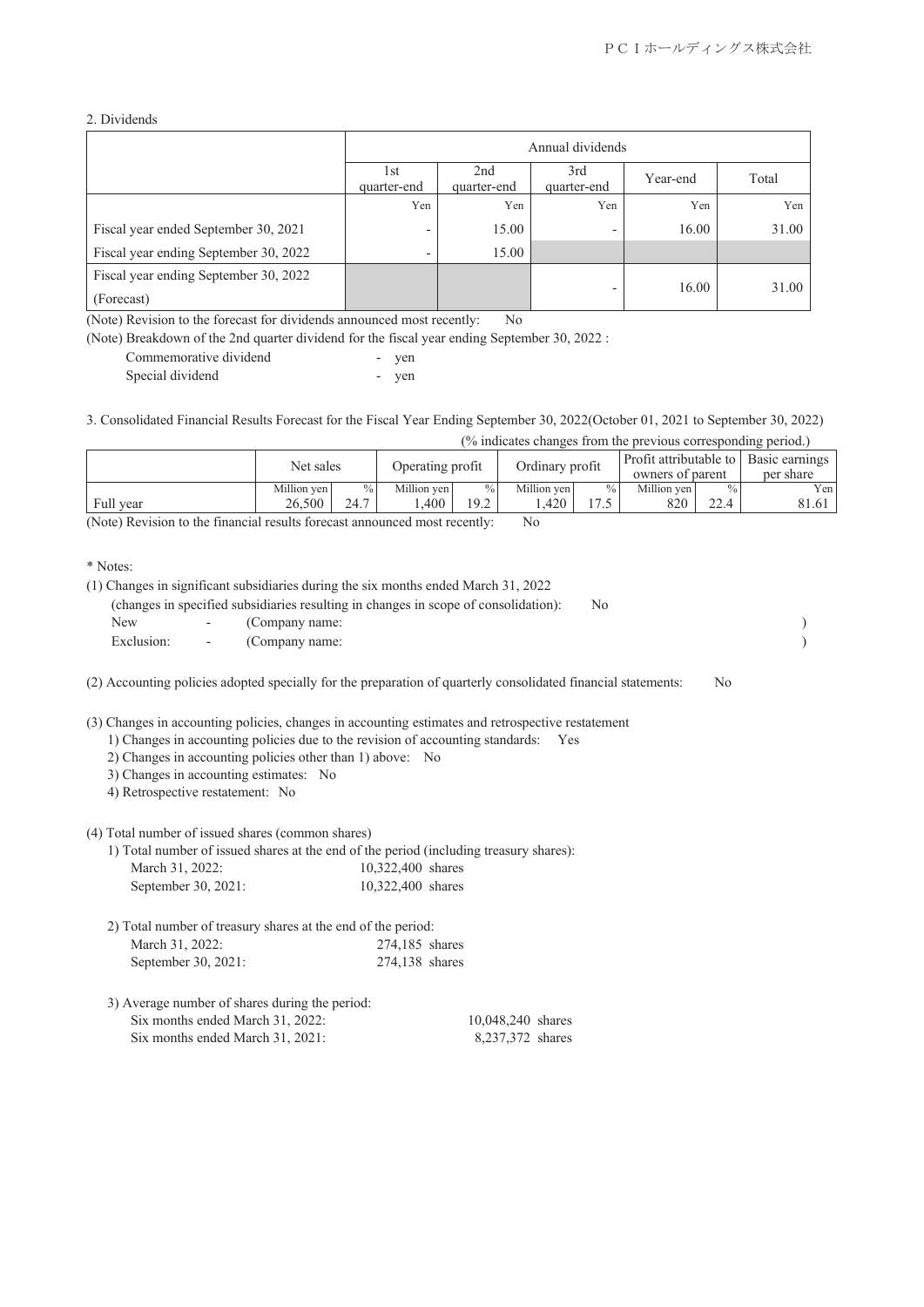## Quarterly Consolidated Financial Statements

Quarterly Consolidated Balance Sheets

|                                                                         |                         | (Thousand yen)      |
|-------------------------------------------------------------------------|-------------------------|---------------------|
|                                                                         | As of September 30,2021 | As of March 31,2022 |
| Assets                                                                  |                         |                     |
| Current assets                                                          |                         |                     |
| Cash and deposits                                                       | 3,310,046               | 2,307,736           |
| Notes and accounts receivable - trade                                   | 4,314,250               |                     |
| Notes and accounts receivable - trade, and contract<br>assets           |                         | 5,017,956           |
| Electronically recorded monetary claims -<br>operating                  | 1,771,094               | 1,730,910           |
| Inventories                                                             | 1,291,517               | 1,221,381           |
| Other                                                                   | 511,173                 | 542,023             |
| Total current assets                                                    | 11,198,082              | 10,820,007          |
| Non-current assets                                                      |                         |                     |
| Property, plant and equipment                                           | 946,615                 | 950,297             |
| Intangible assets                                                       |                         |                     |
| Goodwill                                                                | 2,299,418               | 2,242,931           |
| Other                                                                   | 194,166                 | 137,871             |
| Total intangible assets                                                 | 2,493,585               | 2,380,803           |
| Investments and other assets                                            | 2,753,034               | 2,877,178           |
| Total non-current assets                                                | 6,193,235               | 6,208,279           |
| Total assets                                                            | 17,391,318              | 17,028,286          |
| Liabilities                                                             |                         |                     |
| <b>Current</b> liabilities                                              |                         |                     |
| Accounts payable - trade                                                | 1,731,228               | 1,731,151           |
| Electronically recorded obligations - operating                         | 1,056,150               | 907,959             |
| Current portion of long-term borrowings                                 | 868,223                 | 870,737             |
| Accounts payable - other                                                | 567,138                 | 433,665             |
| Income taxes payable                                                    | 299,742                 | 154,310             |
| Provision for bonuses                                                   | 551,903                 | 566,984             |
| Provision for bonuses for directors (and other<br>officers)             | 30,795                  | 12,776              |
| Provision for loss on order received                                    |                         | 4,483               |
| Asset retirement obligations                                            | 19,256                  | 10,175              |
| Other                                                                   | 1,381,012               | 1,378,961           |
| Total current liabilities                                               | 6,505,451               | 6,071,206           |
| Non-current liabilities                                                 |                         |                     |
| Long-term borrowings                                                    | 1,925,111               | 1,488,929           |
| Provision for retirement benefits for directors (and<br>other officers) | 44,214                  | 35,824              |
| Retirement benefit liability                                            | 135,208                 | 212,603             |
| Asset retirement obligations                                            | 440,159                 | 441,317             |
| Other                                                                   | 391,000                 | 382,768             |
| Total non-current liabilities                                           | 2,935,694               | 2,561,443           |
| <b>Total liabilities</b>                                                | 9,441,145               | 8,632,649           |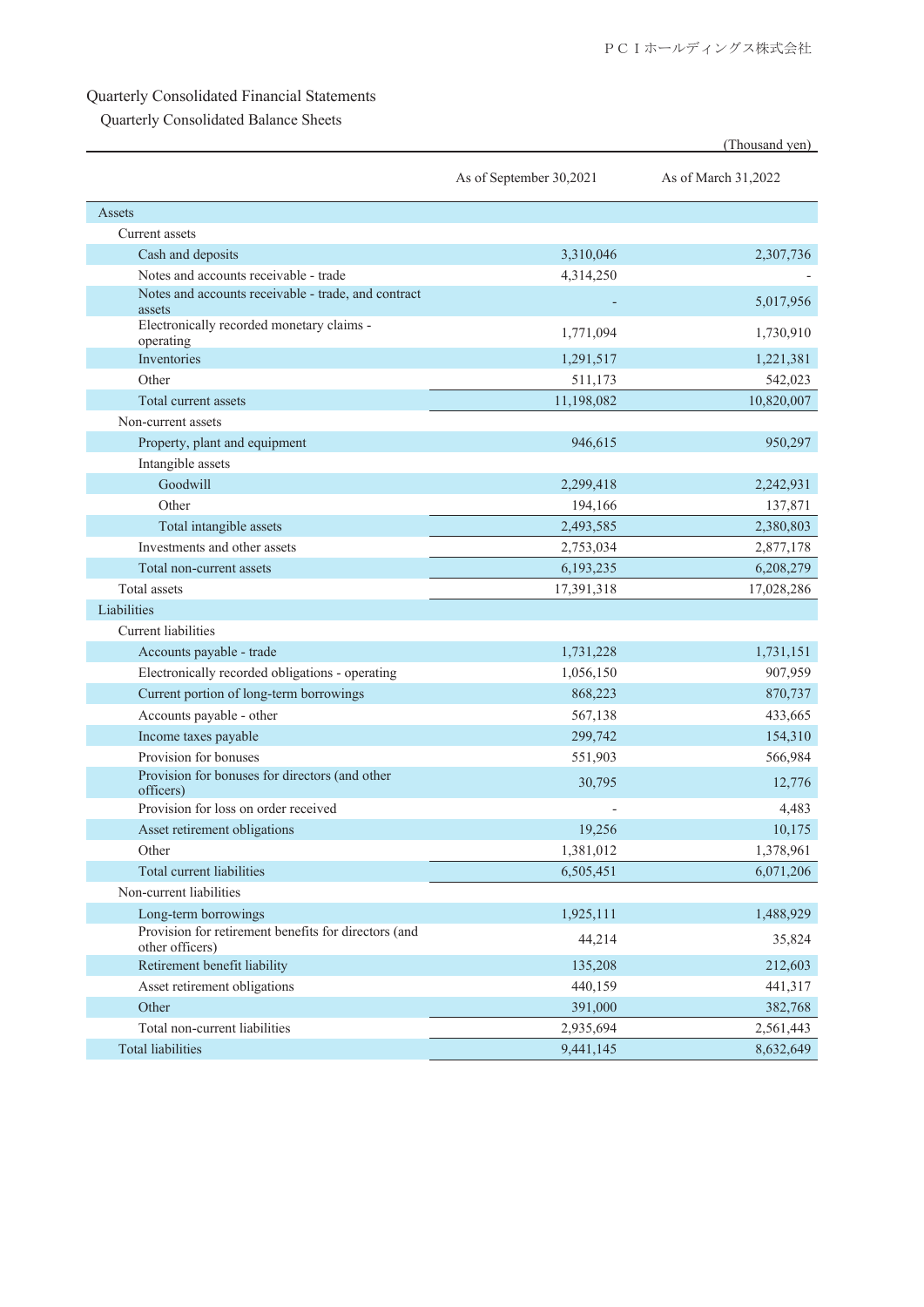|                                                          | As of September 30,2021 | As of March 31,2022 |
|----------------------------------------------------------|-------------------------|---------------------|
| Net assets                                               |                         |                     |
| Shareholders' equity                                     |                         |                     |
| Share capital                                            | 2,091,897               | 2,091,897           |
| Capital surplus                                          | 3,629,354               | 3,679,617           |
| Retained earnings                                        | 2,048,153               | 2,405,718           |
| Treasury shares                                          | (356, 470)              | (356, 528)          |
| Total shareholders' equity                               | 7,412,935               | 7,820,705           |
| Accumulated other comprehensive income                   |                         |                     |
| Valuation difference on available-for-sale<br>securities | (7,893)                 | 12,396              |
| Remeasurements of defined benefit plans                  | 43,489                  | 7,608               |
| Total accumulated other comprehensive income             | 35,595                  | 20,005              |
| Share acquisition rights                                 | 27,859                  | 37,775              |
| Non-controlling interests                                | 473,783                 | 517,150             |
| Total net assets                                         | 7,950,172               | 8,395,636           |
| Total liabilities and net assets                         | 17,391,318              | 17,028,286          |

### (Thousand yen)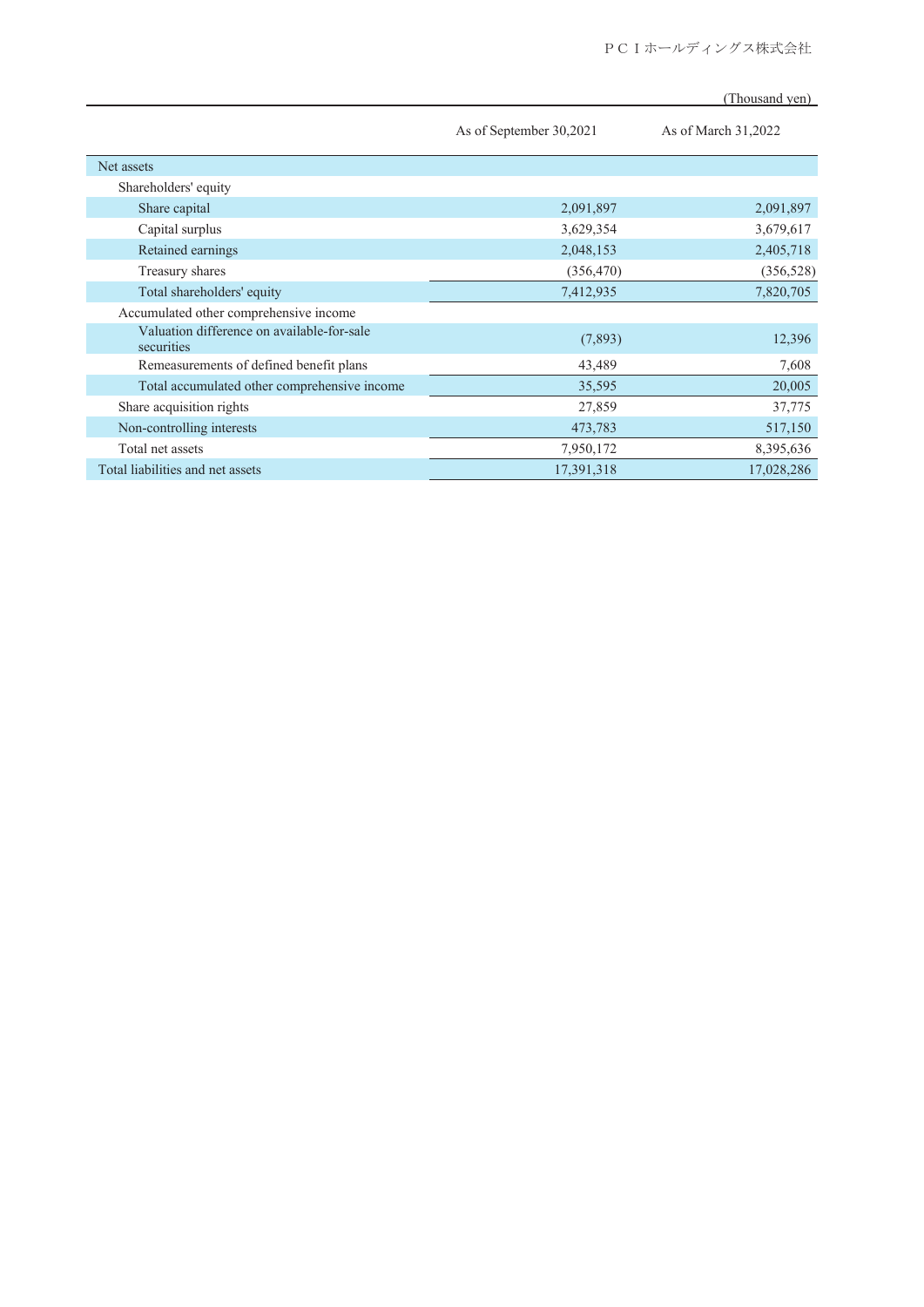## Quarterly Consolidated Statements of Income and Comprehensive Income

Quarterly Consolidated Statements of Income (For the six months)

|                                                  |                                           | (Thousand yen)                            |  |
|--------------------------------------------------|-------------------------------------------|-------------------------------------------|--|
|                                                  | For the six months<br>ended March 31,2021 | For the six months<br>ended March 31,2022 |  |
| Net sales                                        | 8,207,653                                 | 12,685,058                                |  |
| Cost of sales                                    | 6,002,002                                 | 9,384,592                                 |  |
| Gross profit                                     | 2,205,651                                 | 3,300,466                                 |  |
| Selling, general and administrative expenses     | 1,833,360                                 | 2,495,365                                 |  |
| Operating profit                                 | 372,291                                   | 805,101                                   |  |
| Non-operating income                             |                                           |                                           |  |
| Interest and dividend income                     | 11,560                                    | 19,259                                    |  |
| Gain on investments in investment partnerships   |                                           | 2,027                                     |  |
| Subsidy income                                   | 20,610                                    | 9,292                                     |  |
| Surrender value of insurance policies            |                                           | 10,543                                    |  |
| Other                                            | 5,742                                     | 4,732                                     |  |
| Total non-operating income                       | 37,913                                    | 45,855                                    |  |
| Non-operating expenses                           |                                           |                                           |  |
| Interest expenses                                | 11,027                                    | 5,046                                     |  |
| Commission expenses                              | 404                                       | 499                                       |  |
| Loss on investments in investment partnerships   | 2,781                                     |                                           |  |
| Foreign exchange losses                          |                                           | 9,067                                     |  |
| Other                                            | 1,022                                     | 1,021                                     |  |
| Total non-operating expenses                     | 15,236                                    | 15,634                                    |  |
| Ordinary profit                                  | 394,968                                   | 835,323                                   |  |
| Extraordinary income                             |                                           |                                           |  |
| Gain on cancellation of leases                   | 633                                       |                                           |  |
| Total extraordinary income                       | 633                                       |                                           |  |
| <b>Extraordinary</b> losses                      |                                           |                                           |  |
| <b>Impairment</b> losses                         |                                           | 57,770                                    |  |
| Loss on redemption of investment securities      |                                           | 1,520                                     |  |
| Other                                            |                                           | 980                                       |  |
| Total extraordinary losses                       |                                           | 60,271                                    |  |
| Profit before income taxes                       | 395,601                                   | 775,051                                   |  |
| Income taxes - current                           | 153,305                                   | 238,263                                   |  |
| Income taxes - deferred                          | 5,502                                     | (105, 433)                                |  |
| Total income taxes                               | 158,808                                   | 132,830                                   |  |
| Profit                                           | 236,793                                   | 642,221                                   |  |
| Profit attributable to non-controlling interests | 22,075                                    | 132,998                                   |  |
| Profit attributable to owners of parent          | 214,717                                   | 509,222                                   |  |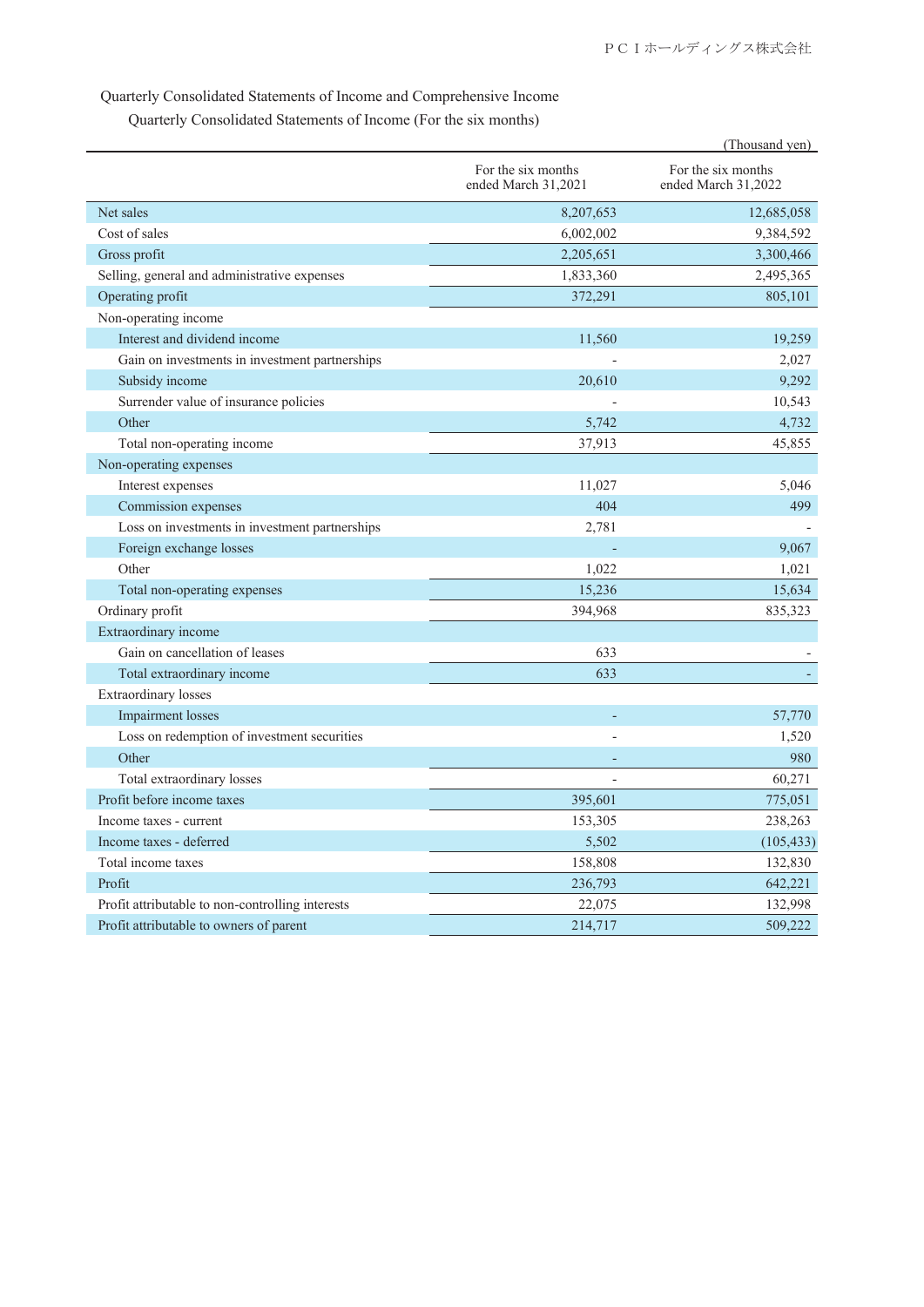|                                                                   |                                           | (Thousand yen)                            |
|-------------------------------------------------------------------|-------------------------------------------|-------------------------------------------|
|                                                                   | For the six months<br>ended March 31,2021 | For the six months<br>ended March 31,2022 |
| Profit                                                            | 236,793                                   | 642,221                                   |
| Other comprehensive income                                        |                                           |                                           |
| Valuation difference on available-for-sale securities             | (36, 573)                                 | 20,290                                    |
| Remeasurements of defined benefit plans, net of tax               |                                           | (35,880)                                  |
| Total other comprehensive income                                  | (36, 573)                                 | (15,590)                                  |
| Comprehensive income                                              | 200,219                                   | 626,630                                   |
| Comprehensive income attributable to                              |                                           |                                           |
| Comprehensive income attributable to owners of<br>parent          | 178,144                                   | 493,632                                   |
| Comprehensive income attributable to non-controlling<br>interests | 22,075                                    | 132,998                                   |

Quarterly Consolidated Statements of Comprehensive Income (For the six months)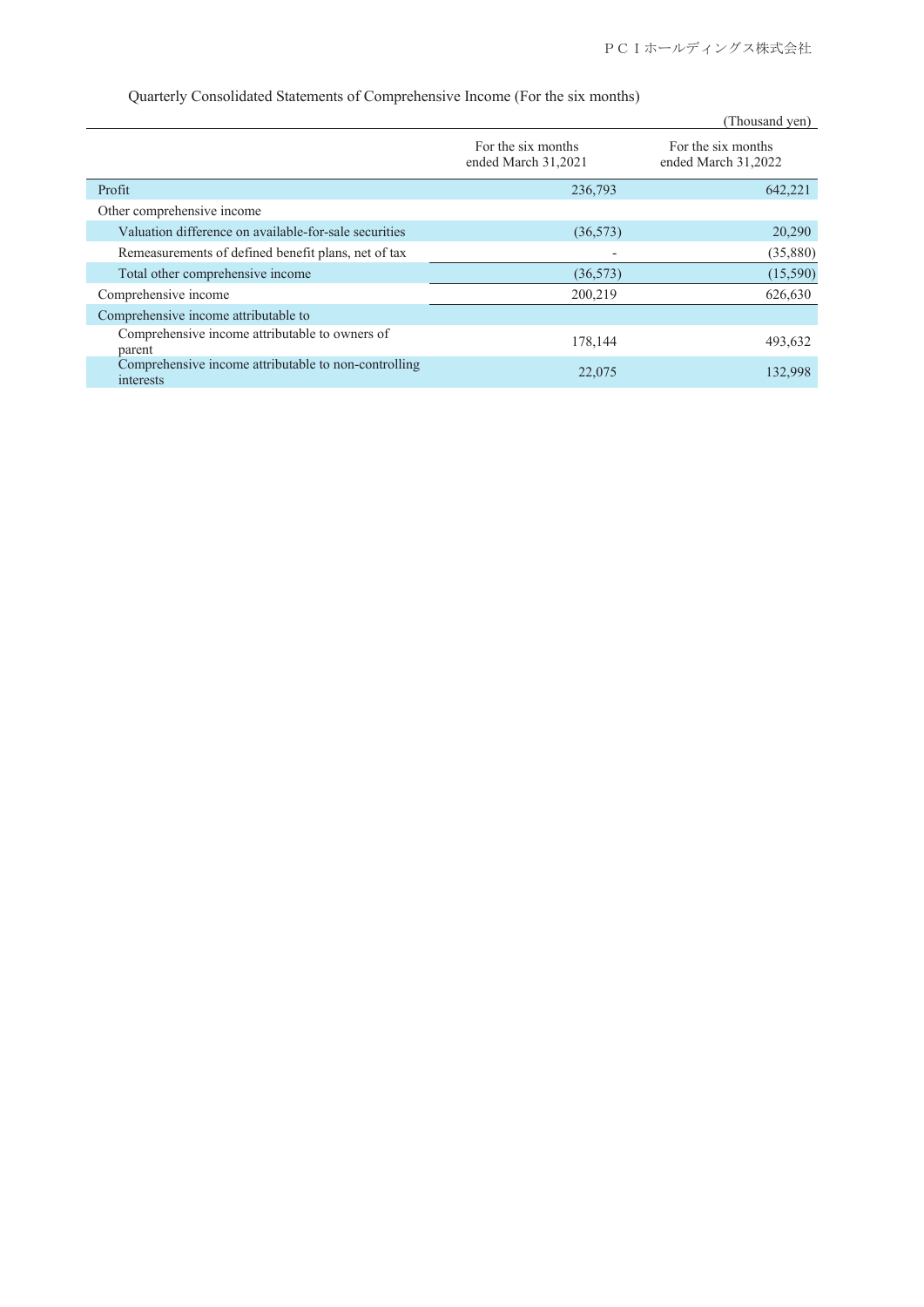|                                                                                                                         |                                           | (Thousand yen)                            |  |
|-------------------------------------------------------------------------------------------------------------------------|-------------------------------------------|-------------------------------------------|--|
|                                                                                                                         | For the six months<br>ended March 31,2021 | For the six months<br>ended March 31,2022 |  |
| Cash flows from operating activities                                                                                    |                                           |                                           |  |
| Profit before income taxes                                                                                              | 395,601                                   | 775,051                                   |  |
| Depreciation                                                                                                            | 56,074                                    | 89,624                                    |  |
| Amortization of goodwill                                                                                                | 52,870                                    | 100,243                                   |  |
| Increase (decrease) in allowance for doubtful accounts                                                                  | (1,176)                                   | (5)                                       |  |
| Increase (decrease) in provision for loss on order<br>received                                                          | 4,240                                     | 4,483                                     |  |
| Increase (decrease) in provision for bonuses                                                                            | 56,990                                    | 15,081                                    |  |
| Increase (decrease) in provision for bonuses for<br>directors (and other officers)                                      | (15,758)                                  | (18,019)                                  |  |
| Increase (decrease) in provision for retirement benefits<br>for directors (and other officers)                          | (46,068)                                  | (8,389)                                   |  |
| Impairment losses                                                                                                       |                                           | 57,770                                    |  |
| Loss (gain) on investments in investment partnerships                                                                   | 2,781                                     | (2,027)                                   |  |
| Interest and dividend income                                                                                            | (11,560)                                  | (19,259)                                  |  |
| Subsidy income                                                                                                          | (20,610)                                  | (9,292)                                   |  |
| Interest expenses                                                                                                       | 11,027                                    | 5,046                                     |  |
| Commission expenses                                                                                                     | 404                                       | 499                                       |  |
| Decrease (increase) in trade receivables                                                                                | (121, 274)                                |                                           |  |
| Increase (decrease) in trade receivables and contract<br>assets                                                         |                                           | (555, 829)                                |  |
| Decrease (increase) in inventories                                                                                      | (12, 779)                                 | (76,269)                                  |  |
| Increase (decrease) in trade payables                                                                                   | (147, 227)                                | (148, 481)                                |  |
| Increase (decrease) in accounts payable - other                                                                         | (71, 854)                                 | (174, 422)                                |  |
| Increase (decrease) in accrued consumption taxes                                                                        | (166, 463)                                | (102, 865)                                |  |
| Increase (decrease) in long-term accounts payable -<br>other                                                            | 41,105                                    | (12,059)                                  |  |
| Increase (decrease) in contract liabilities                                                                             |                                           | 129,037                                   |  |
| Other, net                                                                                                              | (30, 736)                                 | (21, 634)                                 |  |
| Subtotal                                                                                                                | (24, 410)                                 | 28,280                                    |  |
| Interest and dividends received                                                                                         | 11,536                                    | 19,428                                    |  |
| Interest paid                                                                                                           | (12, 856)                                 | (4,831)                                   |  |
| Subsidies received                                                                                                      | 20,610                                    | 9,292                                     |  |
| Income taxes paid                                                                                                       | (295, 317)                                | (362,999)                                 |  |
| Income taxes refund                                                                                                     | 5,049                                     | 517                                       |  |
| Net cash provided by (used in) operating activities                                                                     | (295, 388)                                | (310,311)                                 |  |
| Cash flows from investing activities                                                                                    |                                           |                                           |  |
| Purchase of property, plant and equipment                                                                               | (21, 427)                                 | (25, 429)                                 |  |
| Purchase of intangible assets                                                                                           | (32, 942)                                 | (22,956)                                  |  |
| Payments for asset retirement obligations                                                                               | (10,200)                                  | (4,297)                                   |  |
| Purchase of investment securities                                                                                       | (140, 889)                                | (51,990)                                  |  |
| Proceeds from sale and redemption of investment<br>securities<br>Purchase of shares of subsidiaries resulting in change |                                           | 20,505                                    |  |
| in scope of consolidation                                                                                               | (3,090,148)                               |                                           |  |
| Payments of leasehold and guarantee deposits                                                                            | (10, 436)                                 | (1,589)                                   |  |
| Proceeds from refund of leasehold and guarantee<br>deposits                                                             | 32                                        | 14,680                                    |  |
| Purchase of insurance funds                                                                                             | (6,128)                                   | (3, 459)                                  |  |
| Proceeds from cancellation of insurance funds                                                                           |                                           | 23,887                                    |  |
| Net decrease (increase) in time deposits                                                                                | (3,001)                                   | (3,001)                                   |  |
| Other, net                                                                                                              |                                           | 2,200                                     |  |
| Net cash provided by (used in) investing activities                                                                     | (3,315,143)                               | (51, 448)                                 |  |

## Quarterly Consolidated Statements of Cash Flows